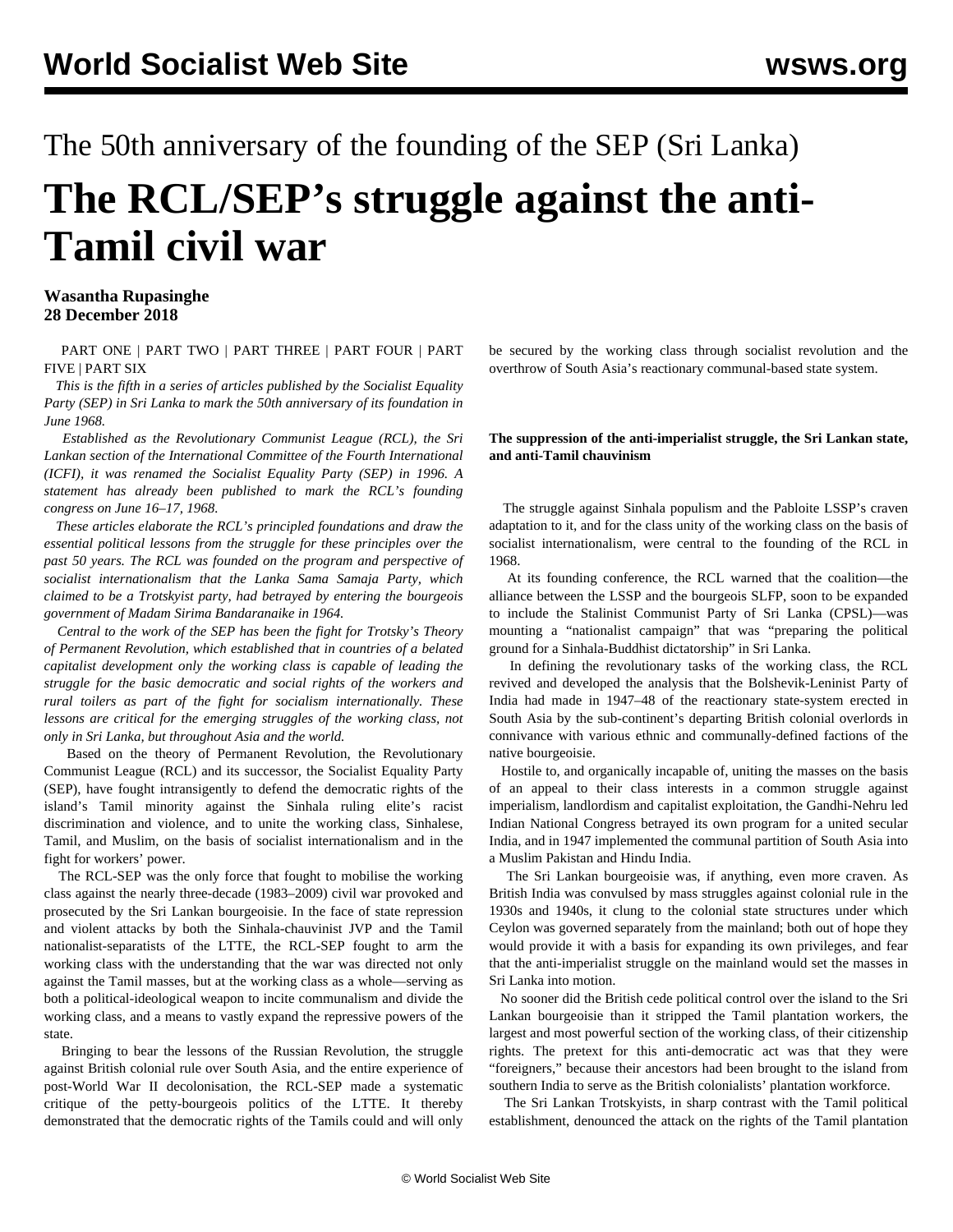workers. They warned that the conception that the "state must be coeval with the nation and the nation with the race" was fascistic. "As amongst the labouring population of this country," they declared, "we are not ready" to "distinguish between man and man on the ground of his racial origins. We say a worker is, first and foremost, a worker."

 In the ensuing decades, the promotion of poisonous anti-Tamil chauvinism would become ever more vital for the crisis-ridden Sri Lankan bourgeoisie in defending its rule.

 In the wake of the 1953 hartal (general strike), Bandaranaike, a leading bourgeois politician who had left the government in 1951, and his Sri Lanka Freedom Party (SLFP) launched a chauvinist "Sinhala only" agitation. This was coupled with populist promises of social reform and demagogic denunciations of the right-wing United National Party (UNP) regime.

 The LSSP opposed the "Sinhala only" agitation, but increasingly it adapted to the SLFP and its Sinhala populism. Thus when Bandaranaike, who came to power in 1956, made Sinhala the country's sole official language, the LSSP opposed it not from the standpoint of the class unity of the working class, but on the basis that the SLFP's Sinhala-first policies would imperil the unity of the Sri Lankan state.

 The more the LSSP adopted the national-reformist conception that "socialism" could be realised by pressuring the SLFP and reforms implemented by the Sri Lankan state, the more it gave ground to the SLFP on the question of the democratic rights of the Tamil minority.

 In 1964, the LSSP joined the Sinhala populist SLFP government, rescuing capitalist rule and betraying an insurgent movement of the working class. Later that year it endorsed an Indo-Sri Lankan agreement that led to the deportation of half-a-million Tamil plantation workers and family members to India.

 The LSSP's transformation into a prop of bourgeois rule opened the door for the rise of the petty-bourgeois JVP, which eclectically combined Stalinism, Castroism and Sinhala chauvinism. At the same time, its counter-revolutionary alliance with the party that had championed "Sinhala first" shattered the confidence of the Tamil masses that they could look to the working class, under revolutionary socialist leadership, to defend their democratic rights. Ultimately, this would lead to the emergence of the LTTE and like-minded Tamil nationalist-separatist groups from among the student youth of the Jaffna Peninsula.

# **The RCL's fight to mobilise the working class in defence of the Tamil masses**

 In May 1970, less than two years after the founding of the RCL, a second SLFP-LSSP-CP coalition government came to power.

 Facing a working class whose militancy was being fueled by the world economic crisis and an international working-class offensive, exemplified by the 1968 French general strike, the SLFP-led coalition immediately ratcheted up communalism.

 It convened a bogus constituent assembly and in 1972 rammed through a new anti-democratic constitution. Authored by LSSP leader Colvin de Silva, the new constitution further exalted the privileged status of Sinhala and enthroned Buddhism as the state religion. It led to placing quotas on Tamil university admissions and making Sinhala compulsory for all state employees.

 The RCL alone fought to mobilise the working class against the chauvinist constitution and for that reason came under attack. When RCL members in the leadership of the government Printers Union secured the adoption of a resolution opposing the new constitution, the LSSP responded with a witch hunt against the RCL cadre.

 As early as 1970, when Colombo sent troops to north to intimidate the Tamil masses, the RCL raised the demand for the immediate withdrawal of the security forces. This would be a central demand of the RCL-SEP throughout the civil war, and, under conditions where tens of thousands of troops continue to be deployed in the majority-Tamil North and East, remains so to this day.

 The RCL intervened energetically among Tamil youth radicalised by the repressive actions of the state. In line with Lenin's writings on the national question, the RCL raised in June 1972 the "negative" demand of self-determination for the Tamil people. This was a means of emphasising the RCL's implacable opposition to Sinhala supremacism and the Sri Lankan state, and for exposing the Tamil bourgeoisie which was seeking to exploit the anger of the Tamil masses over the attack on their rights to incite Tamil nationalism and thereby pursue its own selfish class aims.

 "We Marxists," declared the RCL, "recognise the right of the Tamil nation to self-determination. At the same time, we emphasise that this right can only be won by mobilising the Sinhalese and Tamil workers for the establishment of a workers' and peasants' government based on socialist policies and recognising this right."

 In 1977, an openly right-wing UNP government under J. R. Jayewardene came to power, by exploiting mass opposition to SLFP-LSSP-CP coalition. It had spouted "socialist phrases" while ceaselessly working to place the burden of the capitalist crisis on to the backs of the working class and rural masses. The UNP regime threw Sri Lanka open to unfettered exploitation by global capital, smashed the 1980 public-sector workers' general strike, and ratcheted up Sinhala communalism so as to channel mounting social tensions and anger in a reactionary direction.

 The growth of armed opposition among Tamil youth served as a pretext for the government to deploy the military to the North and East, ram through draconian anti-terrorism laws, and whip up mobs to attack the Tamil minority. In 1979, a leading RCL cadre, R.P. Piyadasa, was brutally murdered by UNP thugs for opposing the government's assault on the working class and repression of the Tamil minority.

 In July 1983, the UNP government seized on an LTTE attack on a military convoy to launch a horrific anti-Tamil pogrom in Colombo.

 Because of its intransigent opposition to the government's anti-Tamil campaign, and indefatigable championing of the unity of the working class, the RCL was a special target of the state-orchestrated violence. The house of K. Ratnayake, the editor of the RCL's Sinhalese-language paper, Kamkaru Mawatha, was burned to the ground. Government thugs also attempted to destroy the party print shop.

 In what amounted to a declaration of war, the government rammed through the Sixth Constitutional Amendment at the beginning of August 1983, making it a criminal offence to advocate the creation of Tamil Eelam, i.e., a separate Tamil state. It then used this anti-democratic law to strip all Tamil United Liberation Front MPs of their parliamentary seats.

 The RCL defied state censorship and published a lengthy statement entitled, "Answer to the racist war," which indicted the government and the opposition parties for inciting the pogrom and calling on the working class to come to the defence of the Tamils.

 With the island now plunged into civil war, the RCL redoubled its struggle to mobilise the working class to press for the immediate and unconditional withdrawal of all security forces from the North and East. At the same time, it systematically refuted the government's war propaganda and exposed how the war—which was supported by all sections of the Colombo political establishment, including the LSSP and Stalinists—was being used to attack the social and democratic rights of the entire working class.

**The WRP's betrayal of Permanent Revolution**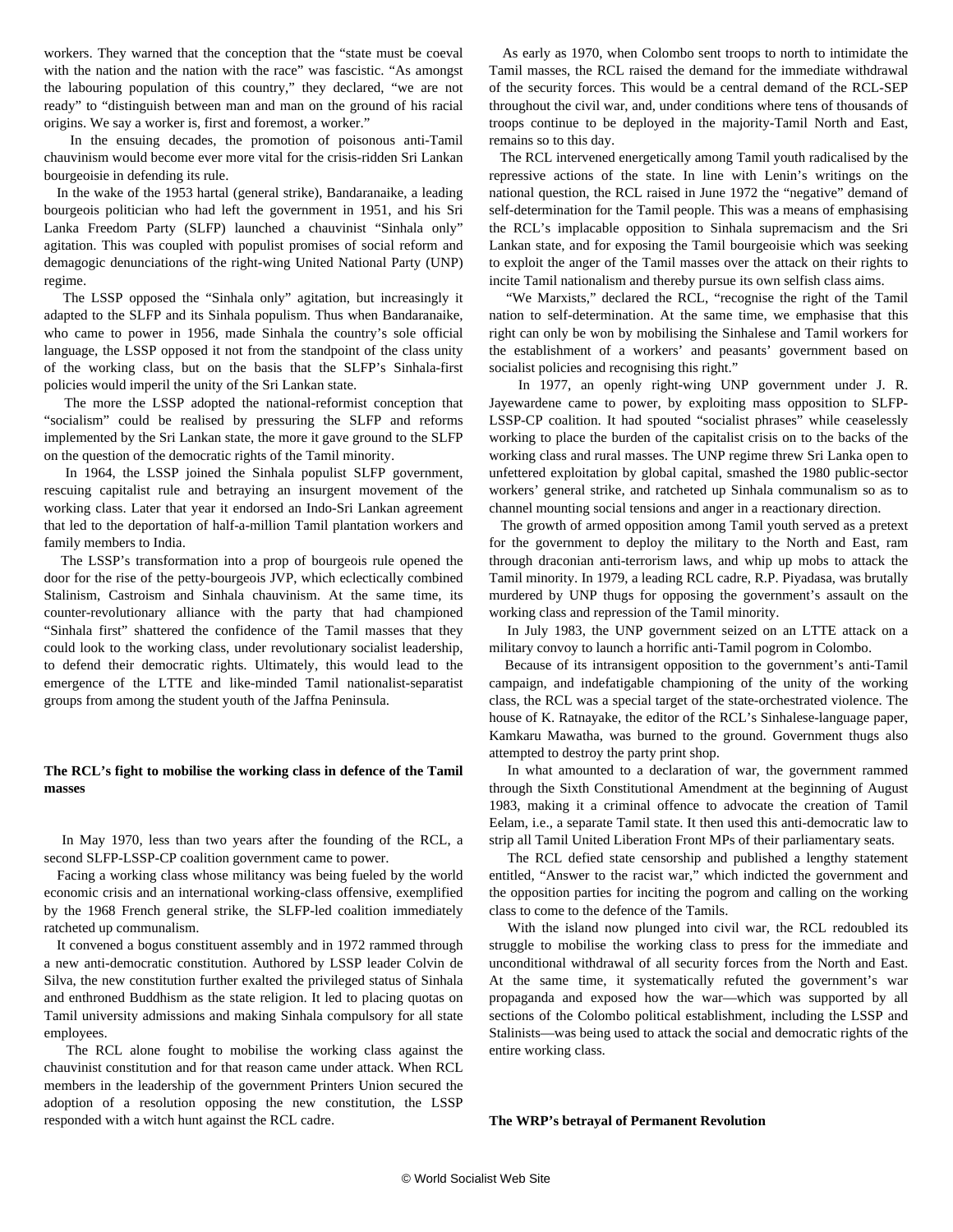The RCL's struggle to rally the working class to the program of socialist internationalism, under conditions of reaction, ethno-communal polarisation and ultimately civil war, was enormously complicated by the British Workers Revolutionary Party's betrayal of Trotskyism. The WRP, into which the SLL had been liquidated in 1973, increasingly succumbed to nationalism and opportunism as epitomised by its abandonment of the program of Permanent Revolution.

 Repudiating the positions they had valiantly defended against the Pabloites in the 1950s and 1960s, Gerry Healy and the other senior leaders of the WRP touted myriad bourgeois nationalist movements, including the Palestine Liberation Organisation and Zimbabwe's ZANU and ZAPU, as instruments for winning national liberation, and promoted the claims of Iraq's Saddam Hussein and Libya's Muammar Gaddafi to be fighting imperialism. Moreover, the WRP wantonly abused the political authority that it had accrued due to the SLL's leading role in opposing Pabloite opportunism to impose its right-wing line on the other sections of the International Committee.

 Behind the backs of their RCL comrades, the WRP leadership established relations with the LTTE, uncritically promoted it, and helped it craft "socialist" window-dressing for its bourgeois exclusivist program. In 1979 the WRP's Labour Review published an article by LTTE theoretician Anton Balasingham in which he twisted the writings of Lenin inside out, depicting him as a vulgar exponent of bourgeois nationalism, not the implacable defender of socialist internationalism for whom the principal question at all times was the "self-determination of the working class."

 The RCL was unwavering in its struggle to base its opposition to the war and the Sri Lankan bourgeoisie on the struggle to unite the working class, Sinhala and Tamil, in defence of their independent class interests. For that reason it faced more and more blatant attempts by the WRP to destroy it, including a motion to arbitrarily expel the RCL from the ICFI. The WRP's uncritical support for the LTTE did weaken the RCL, preventing it from subjecting the bourgeois nationalist politics of the LTTE and the other armed Tamil groups to systematic examination and exposure.

 In 1985 when it learned of the critique that the US Workers League had made, from 1982 on, of the WRP's opportunist course, the RCL quickly rallied to the support of the Workers League-led ICFI majority.

 At the centre of the 1985–86 split with the WRP was the defence of socialist internationalism and the theory of Permanent Revolution as the foundation of all independent class politics and revolutionary strategy in the imperialist epoch. Subsequently, the ICFI and all its sections would intensify their efforts to infuse this understanding into all aspects of their work.

#### **The 1987 Indo-Sri Lankan Accord**

 A major political task that confronted the RCL in the immediate aftermath of the split with the WRP, and in which the IC's renewed offensive for socialist internationalism found powerful, concrete expression, was the elaboration of a proletarian response to the 1987 Indo-Lankan Accord.

 The Indian government, in a cynical maneouvre aimed at advancing the geopolitical interests of the Indian bourgeoisie, had been providing political and military-tactical support to the LTTE and various other Tamil insurgent groups, such as the People's Liberation Organisation of Tamil Eelam (PLOTE). Fearful that the crisis in Sri Lanka was undermining the reactionary South Asian nation-state system as a whole, it abruptly changed course, withdrew its patronage of the Tamil insurgency, and

sought a deal with Colombo.

 This shift stunned the Tamil nationalist groups, which had uniformly based their separatist perspective on support from the Indian bourgeoisie.

 Under the July 1987 Indo-Lankan Accord, which was initially supported by all the Tamil groups, including the LTTE, Indian troops were deployed to the island ostensibly as peacekeepers, but in reality to suppress the Tamil insurgents and ensure the unity of the Sri Lankan capitalist state.

 The RCL stood alone in opposing the Indo-Lankan Accord from the standpoint of the interests of the working class. Following intensive discussions with the RCL leadership, the ICFI issued a comprehensive statement entitled "The Situation in Sri Lanka and the Political Tasks of the Revolutionary Communist League."

 This statement not only exposed the sordid maneouvres of Jayewardene and Indian Prime Minister Rajiv Gandhi. It explained the class logic that lay behind the bloody impasse into which the LTTE had led the Tamil masses. The "bourgeoisie of an oppressed nation," explained the IC statement, "conceives of self-determination exclusively from the standpoint of securing its own national privileges and establishing the best conditions for the exploitation of the workers and peasants within the 'independent country.'" Haunted by the fear that the liberation struggle could become a threat to capitalist rule, it continually "place(s) limits on the mobilisation of the oppressed masses" and pursues a "national exclusivist course," making it "organically incapable of attaining the universalism" required to "liberate their nations from imperialist oppression."

 The statement placed the assessment of the events in Sri Lanka within a broader historical balance sheet of the independent states established after World War II in Asia, Africa and the Middle East under the rule of the national bourgeoisie. "Invariably," it explained, "imperialist-sanctioned 'independence' has meant the setting up of bastard states whose very foundations have been built upon a fatal compromise of democratic principles. In this process, the national bourgeoisie has functioned not as the liberator of the oppressed masses, but as a junior partner in imperialist plunder. …

 "Arising out of such conditions, with the joyous approval of the bourgeoisie, are the horrors of inter-communal warfare. This state of affairs cannot be altered as long as bourgeois rule prevails. The postindependence history of India, Pakistan, Sri Lanka, Bangladesh, Burma—in fact, of every former colonial country in the world—decisively proves that the bourgeoisie cannot establish genuine national unification and political independence."

 The IC statement, while reaffirming the RCL's implacable opposition to the communal war waged by Colombo, unambiguously asserted that the democratic rights of the Tamils could be realised only through the unified struggle of the working class for socialism. In opposition to both Sri Lankan and Tamil factions of the bourgeoisie and their rival nationalisms, it advanced the call for the Socialist United States of Sri Lanka and Tamil Eelam.

 Tragically, this was the last major statement on which Comrade Keerthi Balasuriya, the RCL's general secretary since its foundation in 1968, would work. His death of a coronary thrombosis in December 1987 robbed the Sri Lankan and international working class of a brilliant strategist of world socialist revolution. He was just 39.

 Based on the political line elaborated in this statement, the RCL was able to intervene among young Tamil militants who had been forced to take refuge in Europe. The most farsighted drew the conclusion that it was only on the basis of the ICFI's perspective and an orientation to the international working class that the oppression of the Tamils could be ended. These forces joined the ICFI, strengthening its work in both Europe and South Asia.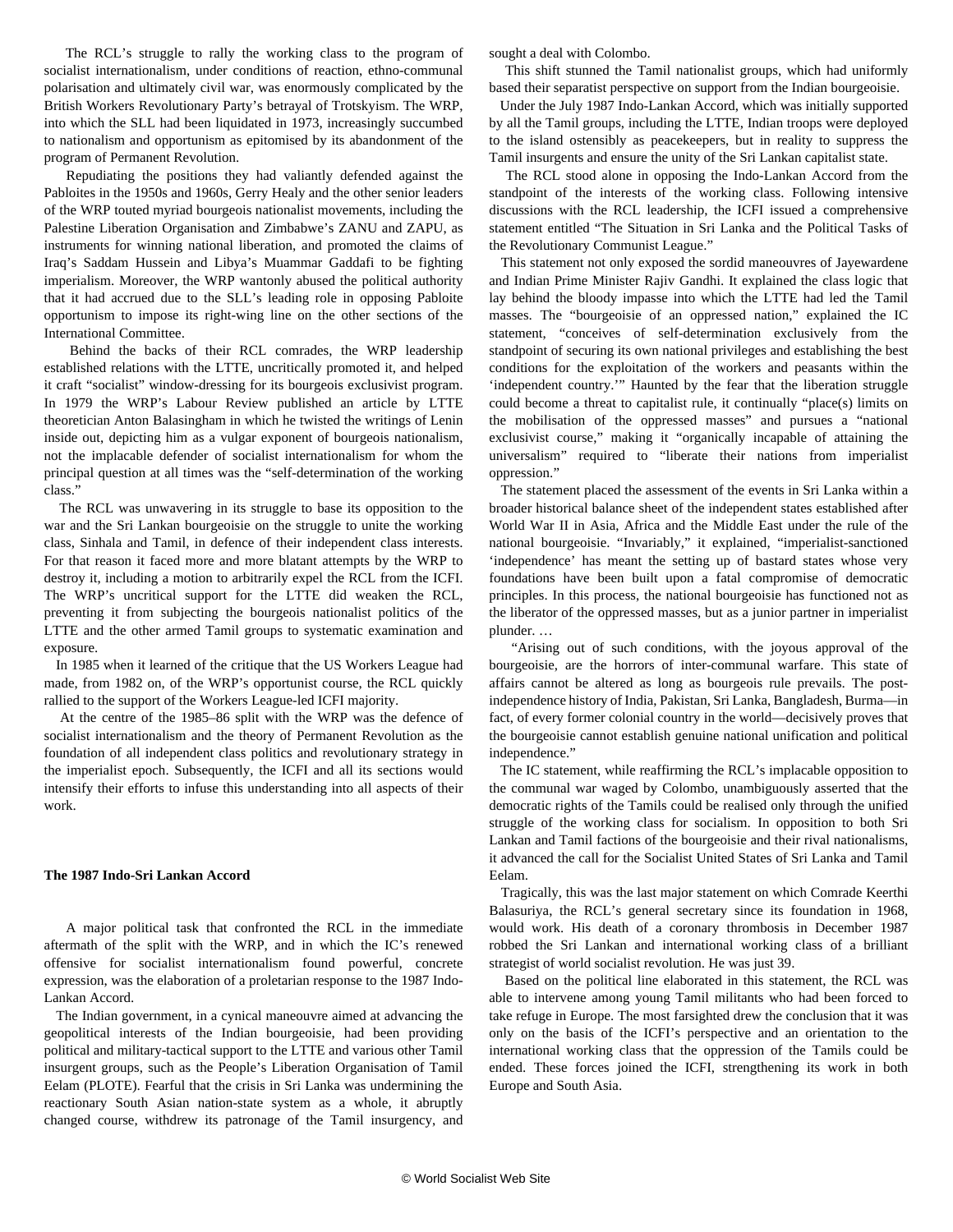# **The RCL/SEP's continuing struggle against the Sri Lankan state, Sinhala supremacism and Tamil nationalism**

 The LTTE had endorsed the Indo-Lankan Accord, but quickly came into conflict with the Indian troops sent to disarm it. Colombo, meanwhile, seized on the fighting in the north to repudiate its own support for the Accord, on the calculation that through renewed civil war it could scrap the limited concessions the Accord provided the Tamil elite.

 Subsequent developments only further exposed the political bankruptcy of the LTTE and its anti-working class character. In the wake of the Stalinist bureaucracies' restoration of capitalism in the former USSR and in China, the LTTE quickly shed any remaining socialist pretenses, as part of its efforts to woo Washington, the other Western powers, and the Indian bourgeoisie, which post-1991 embraced capitalist globalisation and sought to develop strategic ties with Washington.

 This pro-imperialist orientation was combined with terrorist attacks in the south that deliberately targeted Sinhalese working people and thereby intensified communalism and politically strengthened the Sinhala supremacist bourgeoisie. In the areas under its control in the island's North and East, the LTTE ruthlessly suppressed the working class and whipped up communal animosity against Muslims.

 Because of its struggle to politically arm the working class with a socialist-internationalist program to oppose the war and secure the democratic rights of the Tamils, the LTTE lashed out against the SEP, into which the RCL had been transformed in 1996. In the summer of 1998, the LTTE held three SEP members–Rajendran Sudarshan, Thirugnana Sambandan and Kasinhathan Naguleshwaran—in captivity for 50 days and a fourth, Rasaratnam Rajavale, for 17 days.

 Their release without harm was the outcome of a defence campaign by the SEP and International Committee of the Fourth International that rallied support from working people around the world, including notably many diaspora Tamils in Europe, North America, and Australia.

 In the early 1990s, the ICFI undertook a critical review of the Marxist movement's attitude toward the national question and in particular the demand "for the right of self-determination." This was part of a reworking of its program impelled by the intensification of the contradiction between the nation-state system and world economy engendered by globalisation; the Stalinists' embrace of capitalist restoration; and the parallel collapse of the trade unions.

 This review highlighted several critical issues. First, as the result of its systematic distortion by the Stalinists, Pabloite opportunists and others, "self-determination" had come to be popularly equated with support for separation and the retrograde, anti-Marxist conception that the working class is obliged to support any and every bourgeois separatist movement.

 Second, dogmatic repetition of the slogan "for the right of nations to selfdetermination," was not a substitute for a concrete historical, socioeconomic and political analysis of national demands. The manifest failure of the national bourgeoisie in the countries historically oppressed by imperialism to resolve the key democratic tasks had given rise to numerous separatist movements in the "independent states" created through decolonisation in Asia and Africa. These movements sought to exploit the grievances of the masses in order to divide up states along exclusivist ethnic, linguistic and religious lines in the interests of local exploiters.

 Similarly, in the Balkans, as they restored capitalism, various Stalinist factions, working in league with Washington and Berlin, were raising the banner of "national self-determination" to secure and expand their wealth and power. "Such movements," explained the ICFI, "have nothing to do with the struggle against imperialism, nor do they embody the democratic aspirations of the masses of oppressed. They serve to divide the working class and divert the class struggle into ethno-communal warfare."

 Thirdly, the globalisation of production had provided a socio-economic basis for the proliferation of such national-separatist movements by vastly reducing the significance of national markets and production. Even small territories now had the ability to link up with the world market and potentially provide a lucrative base for the operations of global capital and its local bourgeois agents.

 These developments did not take away the urgency of the struggle against national oppression. They only gave further substantiation to the perspective of the Fourth International that, like the other outstanding tasks of the democratic revolution, the eradication of all national oppression and the establishment of genuine equality among peoples and nations is only possible through social revolution led by the working class.

 As part of the ICFI's reassessment, the RCL concluded that support for the "right of self-determination for the Tamil people" could only mean in practical political terms support for the national-separatist project of the LTTE and was therefore devoid of any progressive content.

 At the same time—through the RCL-SEP's continuous agitation, in the face of state repression, against the Sri Lankan state and its war and for the withdrawal of all security forces from the North and East—all that was genuinely progressive in the self-determination demand was retained and given positive expression.

## **The RCL and the final stages of the civil war: From phony peace talks to a "war of extermination"**

 In early 2002, the LTTE entered into peace talks facilitated by the Norwegian government that were backed by the US, Britain and other major powers. The LTTE did so both because it feared intensified strategic isolation under conditions where Washington had invaded Afghanistan in the name of an all-inclusive "war on terror." It also hoped that its offers to become a guarantor of capitalist stability in South Asia would cause the imperialist powers and New Delhi to prod Colombo into making concessions.

 The LTTE's aspirations to become a junior partner of imperialist exploitation were epitomised by its incessant claims that an independent Tamil Eelam would become "a Tiger economy." This was an unmistakable reference to the "Asian Tigers" (Singapore, South Korea, and Taiwan) which for decades provided US and Japanese capital with cheap labour, while brutally suppressing the working class under autocratic rule.

 However, India and the imperialist powers remained adamantly opposed to the creation of an independent Tamil state, calculating it would cut across their interests by encouraging separatist insurgencies across South Asia. Accordingly, the LTTE again shifted gears. In September 2002, it renounced the goal of a separate state, indicating its willingness to accept a share of power within a reorganised, "federal" Sri Lankan capitalist state.

 The WSWS explained in a September 2002 editorial board statement that, in abandoning its own program the better to pursue the selfish class aims of the Tamil bourgeoisie, the LTTE was joining "the long line of national liberation movements that have exchanged their combat fatigues for an entrée card into government administration and corporate boardrooms."

 The SEP opposed the peace talks, which were hailed by the pseudo-left NSSP, United Socialist Party, and myriad NGOs, warning that they had nothing to do with meeting the democratic aspirations and social needs of the Sri Lankan masses, Tamil or Sinhalese. Any power-sharing deal would be a division of the spoils among rival bourgeois factions, and